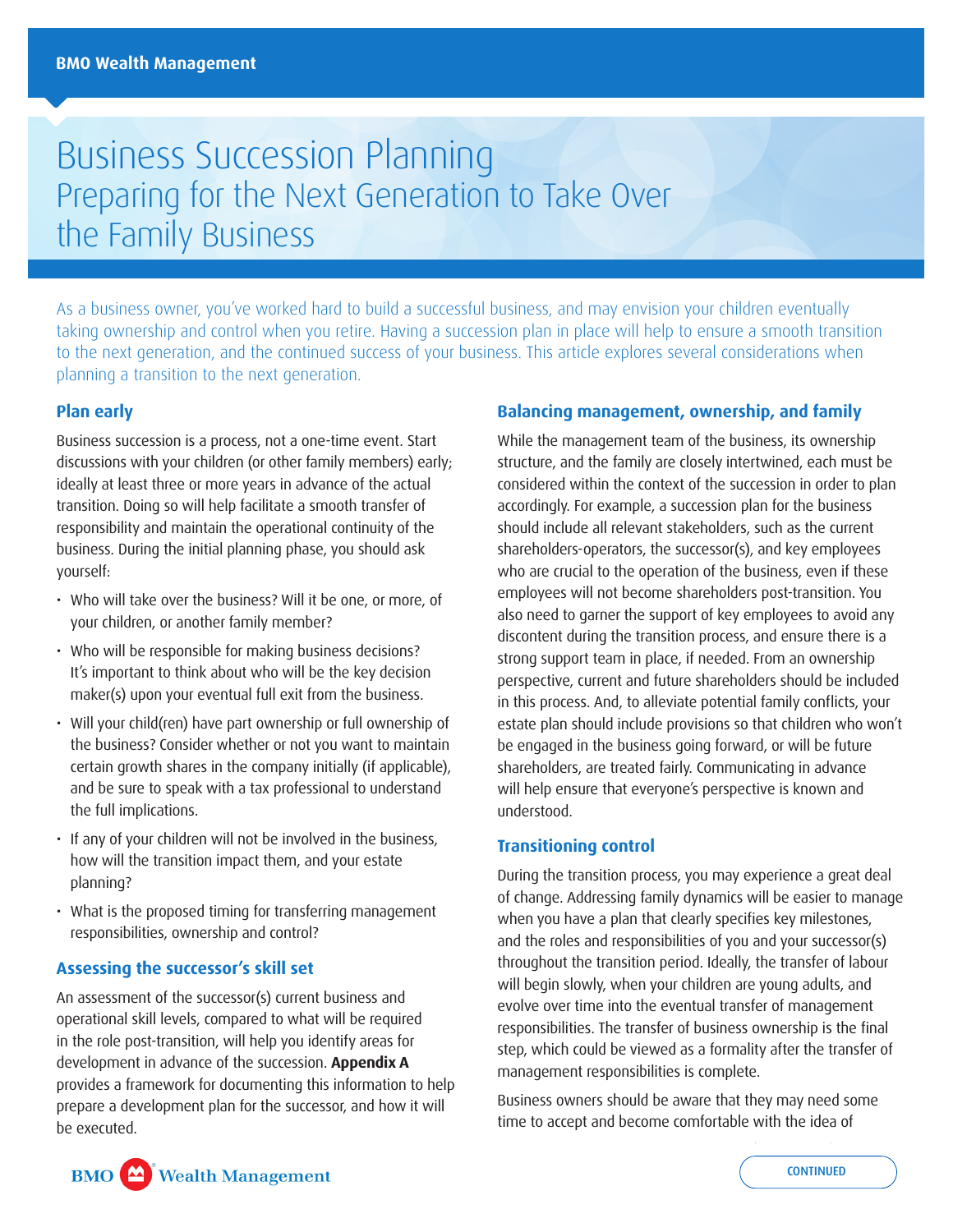transitioning their responsibilities and ownership to the next generation. To avoid conflicts, consider transitioning out of your responsibilities progressively. Think about planning for your retirement from the business by identifying new activities, hobbies or potential philanthropic endeavours that will provide you with a rewarding and enjoyable retirement, as well as confirming how much  $-$  if any  $-$  role you want to continue playing in the business.

#### **Seek professional advice**

As the current business owner, you must teach the next generation of owners/managers about your business, strategies, goals and family values. While this responsibility may seem straightforward, the reality is that this process can be quite challenging in practice. Seeking the support of a

professional who specializes in family enterprise transitions, can help you through this process to ensure that you achieve your business and family objectives.

#### **Conclusion**

**!**

Preparing the next generation to take over your business is not a straightforward or simple task, and beginning the planning process as early as possible is key to facilitating a smooth and successful transition.

> Please contact your BMO financial professional if you have any questions about this article, or would like to be referred to business succession consultant to discuss your transition plan.

**BMO** Wealth Management

BMO Wealth Management provides this publication for informational purposes only and it is not and should not be construed as professional advice to any individual. The information contained in this publication is based on material believed to be reliable at the time of publication, but BMO Wealth Management cannot guarantee the information is accurate or complete. Individuals should contact their BMO representative for professional advice regarding their personal circumstances and/or financial position. The comments included in this publication are not intended to be a definitive analysis of tax applicability or trust and estates law. The comments are general in nature and professional advice regarding an individual's particular tax position should be obtained in respect of any person's specific circumstances.

BMO Wealth Management is a brand name that refers to Bank of Montreal and certain of its affiliates in providing wealth management products and services. Not all products and services are offered by all legal entities within BMO Wealth Management.

BMO Private Banking is part of BMO Wealth Management and is a brand name under which banking services are offered through Bank of Montreal, investment management services are offered through BMO Private Investment Counsel Inc., a wholly-owned indirect subsidiary of Bank of Montreal, and estate, trust, planning and custodial services are offered through BMO Trust Company, a wholly-owned subsidiary of Bank of Montreal. BMO Wealth Management is a brand name that refers to Bank of Montreal and certain of its affiliates in providing wealth management products and

#### services.

All insurance products and advice are offered through BMO Estate Insurance Advisory Services Inc. by licensed life insurance agents, and, in Quebec, by financial security advisors. BMO Nesbitt Burns Inc. provides comprehensive investment services and is a wholly owned subsidiary of Bank of Montreal. If you are already a client of BMO Nesbitt Burns Inc., please contact your Investment Advisor for more information.

® "BMO (M-bar Roundel symbol)" is a registered trade-mark of Bank of Montreal, used under licence. ® "Nesbitt Burns" is a registered trade-mark of BMO Nesbitt Burns Inc. All rights are reserved. No part of this publication may be reproduced in any form, or referred to in any other publication, without the express written permission of BMO Wealth Management.